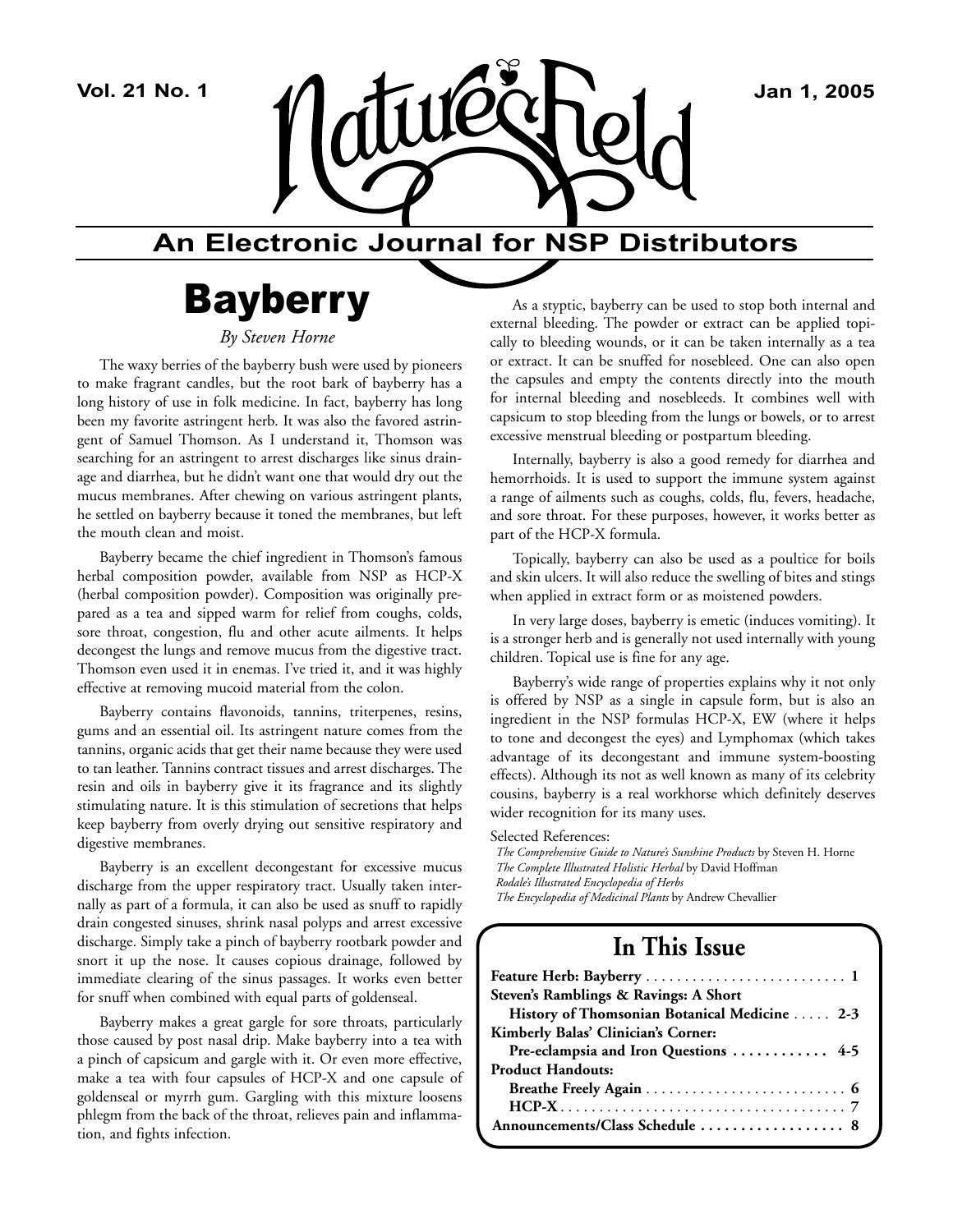

**Steven Horne's Ramblings and Ravings**

# A Short "Course" in Thomsonian Botanical Medicine

In this issue of Nature's Field, we're featuring a handout on a formula that has been threatened to be discontinued by NSP several times. The product is HCP-X. Fortunately, it's still with us, and I want to ensure it remains that way. So, I've got to educate people about what a terrific formula HCP-X is, and why it is so important.

HCP is short for Herbal Composition Powder, and although it has an X at the end, signifying it was a formula used by Dr. John Christopher, HCP isn't really a Christopher formula. It's a Thomsonian formula, one of the six basic medicines Samuel Thomson (who lived in the early 1800s) used to treat just about everything. Lobelia was Thomson's number one, capsicum his number two, and Composition Powder (NSP's HCP-X blend) was Thomson's number three.

#### **A "Course" of Thomsonian Medicine**

Here's a brief description of what Thomsonian medicine entailed, along with a description of Thomson's six basic remedies.

The number one, **lobelia**, was used to clear obstructions from the system. It was used in frequently repeated doses along with number two, **capsicum**, which was used to "raise the heat." Lobelia was often given until it induced vomiting to "clear the stomach," but was always administered with capsicum, ginger or another stimulant.

This was followed or in some cases preceded by frequent doses of number three, **composition powder**, a combination of bayberry rootbark, hemlock spruce or white pine, ginger, cayenne and cloves. Doses of this tea were given orally throughout the course of treatment. It was often administered rectally in an enema to open the bowel or to arrest diarrhea. Composition tea was supposed to "scour the bowels to remove the canker" (mucus).

When the patient was not feeble, he or she was "steamed" next. To create a mini-sauna, the patient was placed on a chair and wrapped in a blanket. A pan of water was placed at their feet into which a hot stone was dropped to create the steam. The stone was changed as soon as it was cool and more cayenne and composition were administered until the patient was perspiring freely. If the patient was weak, he or she was fed mild food for several days before undergoing this procedure.

These three procedures cleansed the body by emptying the stomach, cleansing the bowel and opening the sweat glands. After being "cleansed" in this manner, the patient was put to bed and permitted to rest.

The final step was the administration of number four, a bitter **digestive tonic**, consisting of herbs such as golden seal and poplar bark. This was drunk for several days before meals "to correct the bile and restore digestion."

In cases of diarrhea, a syrup, Thompson formula number five was used. A tincture of myrrh and cayenne was number six. There were a few other formulas which might be added to the treatment for special purposes such as a nerve powder, but the above six were the basic remedies, and the first four were the most important. There were substitutes for each of the basic six, because Thomson recognized that different herbs could be used in the procedure as long as they produced the desired effect.

The above was considered a "course" in Thomsonian treatment. Usually, it took only one "course" of treatment to relieve the condition, but sometimes the procedure was repeated several times. (I sometimes think that by the third course you'd want to get well just to avoid having to go through all that again.)

#### **Priddy Meeks**

As I understand it, John Christopher learned about capsicum, lobelia and composition from the journal of the Mormon pioneer, Priddy Meeks, who was a Thomsonian doctor in early Utah. Priddy Meeks lived in Leeds (where I currently reside) and also in a little town called Harrisburg, about 5 miles south of here. I drive past the remains of Meeks home in Harrisburg every day (which is easily spotted from the freeway).

 I have a copy of Priddy Meeks journal, along with a biography of a midwife, Mary S. Fowler, who also practiced Thomsonian medicine in nearby Orderville, Utah. Both of them sing the praises of lobelia, capsicum and herbal composition. Meeks has this to say about lobelia.

...Lobelia will act on the system in complete conformity with the laws of health, and when that law is obstructed and fails to fulfill the operations that nature intended it to fulfill while healthy, it will remove those obstructions wherever located. For lobelia will permeate the whole system till it finds where the obstruction is seated, and there it will spend its influence and powers by relaxing the parts obstructed. They should always accompany the lobelia with cayenne pepper, which is the purest and best stimulant that is known in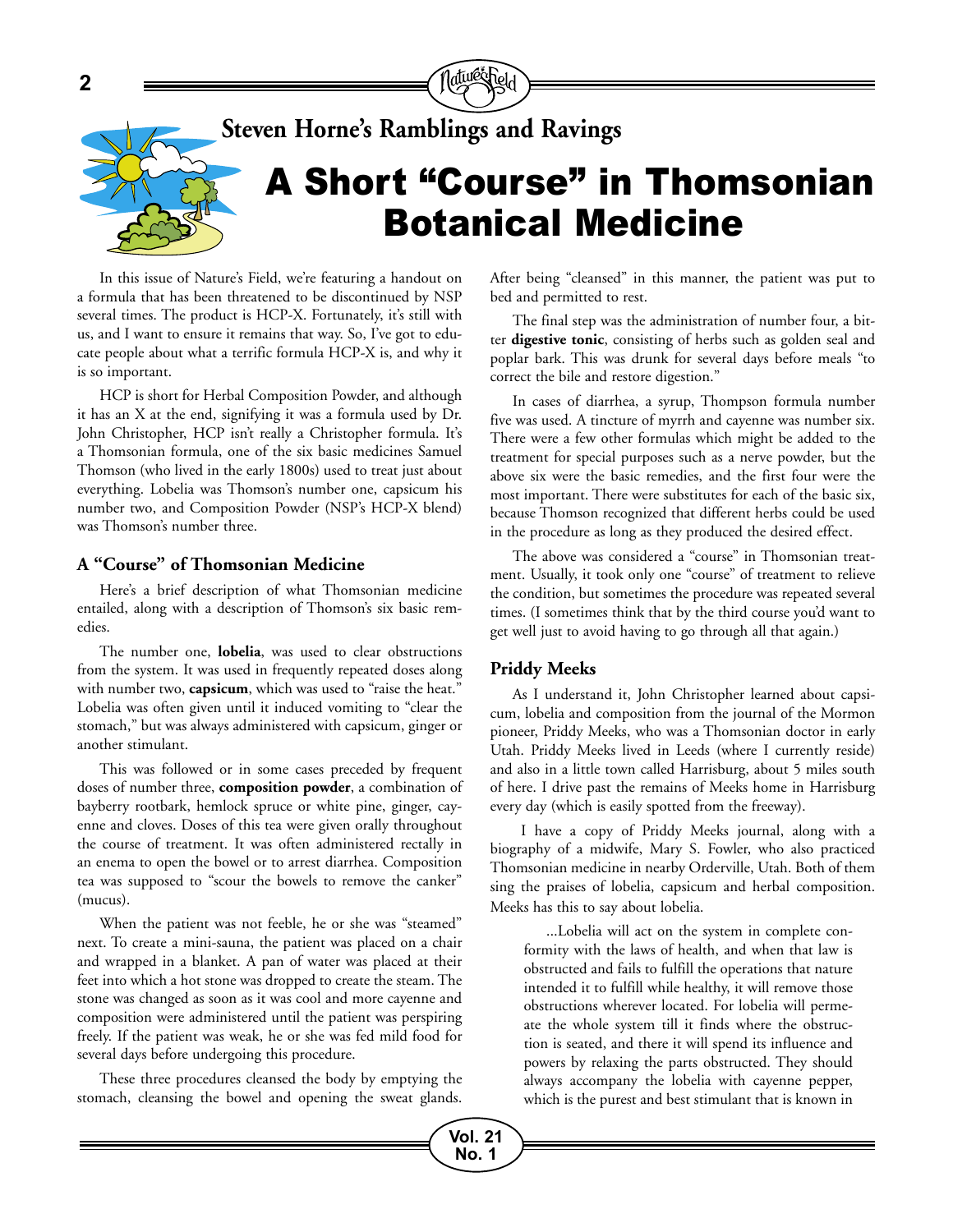

the compass of medicine. It will increase the very life and vitality of the system and give the blood a greater velocity and power. Now the system being relaxed with lobelia and the blood being so stimulated with such power, it will act on the whole system. It will act on the whole system like an increased flow of water turned in to a muddy spring of water—it will soon run clear. And although lobelia is set at nought and persecuted for the way it is...it is ordained of God to be used in wisdom.

#### He also had this to say about cayenne pepper.

Now the healing power of nature is in the blood, and to accelerate the blood is to accelerate the healing power of nature and I am convinced there is nothing that will do this like cayenne pepper. You will find it applicable in all cases of sickness.

Considering what Meeks had to say, it's little wonder that John Christopher added a little capsicum and lobelia to almost every one of his formulas. There were several other Thomsonian physicians who practiced in the pioneer days of Utah who had a strong influence on many of the people who founded the herbal renaissance that grew out of companies in Utah like Nature's Sunshine Products. In fact, without these pioneer herbalists and the Thomsonian system of practice, it is likely that many more of the pioneers would have perished.

Christopher wasn't the only one influenced directly or indirectly by Thomson's work. The herbs Thompson discovered or popularized include many of the most popular Western herbs sold today—capsicum, lobelia, golden seal, bayberry rootbark, myrrh gum and red raspberry leaves. Many popular herb books use a neo-Thomsonian approach. For instance, one can clearly see the influence of Thomson in *Back to Eden* by Jethro Kloss, who emphasizes Thomsonian herbs, such as lobelia, capsicum and goldenseal, and Thomsonian therapies, including enemas and the emetic.

Naturopathic physician and author Stan Malstrom has stated. "Samuel Thompson has probably contributed more to the science of herbology than any other individual in the history of the United States."<sup>1</sup> Without any formal medical training, he devised a system of healing that not only swept frontier America like a storm, it also crossed the oceans to kindle a new botanical movement in Europe (particularly England). In fact, it is estimated that by 1840 three to five million Americans had adopted the Thomsonian method of treating illness. Interestingly enough, Thomsonians weren't interested in obtaining legal monopoly on the medical profession. In fact, they wanted just the opposite. Thomson and his followers believed that "the people are certainly capable of judging for themselves whether what is done for them removes their complaint or increases it."2 So, supporters of this "grass-roots" health movement aligned themselves with

the Jeffersonian democrats, who considered monopolies to be undemocratic in a free society. They helped form a powerful political movement known as the Popular Health Movement and were amazingly successful in their efforts. By 1850, they had wiped the medical licensing laws off the books in every state. The success of the Thomsonian movement opened the door for the Eclectic physicians, the homeopaths, the naturopaths and many other innovations in health care. As the *Story of Medicine in America* noted, Thompson "demonstrated to the satisfaction of many that the capacity of Americans to survive between 1630 and 1760 without a medical profession had not been an accident, that a separate class of medical men was a luxury incompatible with sound reasoning or democratic practice."3

Thomsonian medicine still holds much for us to consider. If nothing more, it demonstrates that even in medicine, history repeats itself. The following statements from Thompson's works sound like they could have been written today, by a modern herbalist or naturopath.

...I think we never had more need to be on our guard than at the present time. The people are crammed with...poison drugs, and the laws say they shall not examine and judge for themselves. The effects are pains, lingering sickness, and death...poison given to the sick by a person of the greatest skill, will have exactly the same effect as it would if given by a fool.

Of course, Thomson's writings and approach have strongly influenced my own works such as *Dr. Mom-Dr. Dad* and the *ABC+D Approach to Natural Health Consulting*. Like Thomson, I want to see a "grass-roots" botanical movement where people are able to take greater responsibility for their own health and monopolistic restrictions on healing are removed. The success of the Thomsonian movement gives me hope that we do this by creating a second "botanical revolution." It's also why it's so important for us not to lose effective traditional remedies like Composition (HCP-X) from our modern herbal arsenal.

#### **Footnotes**

1Dr. Samuel Thomson by Stan Malstrom, Herbalist, Vol 1, No. 7, 1976, p. 281. 2New Guide to Health or Botanic Family Physician by Samuel Thomson, Boston:

**Steven H. Horne is a professional member and past president of the American Herbalists Guild, a certified iridologist with the International Iridology Practitioners Association, and a gifted teacher and consultant in the field of natural health care. He is president of Tree of Light Publishing.**

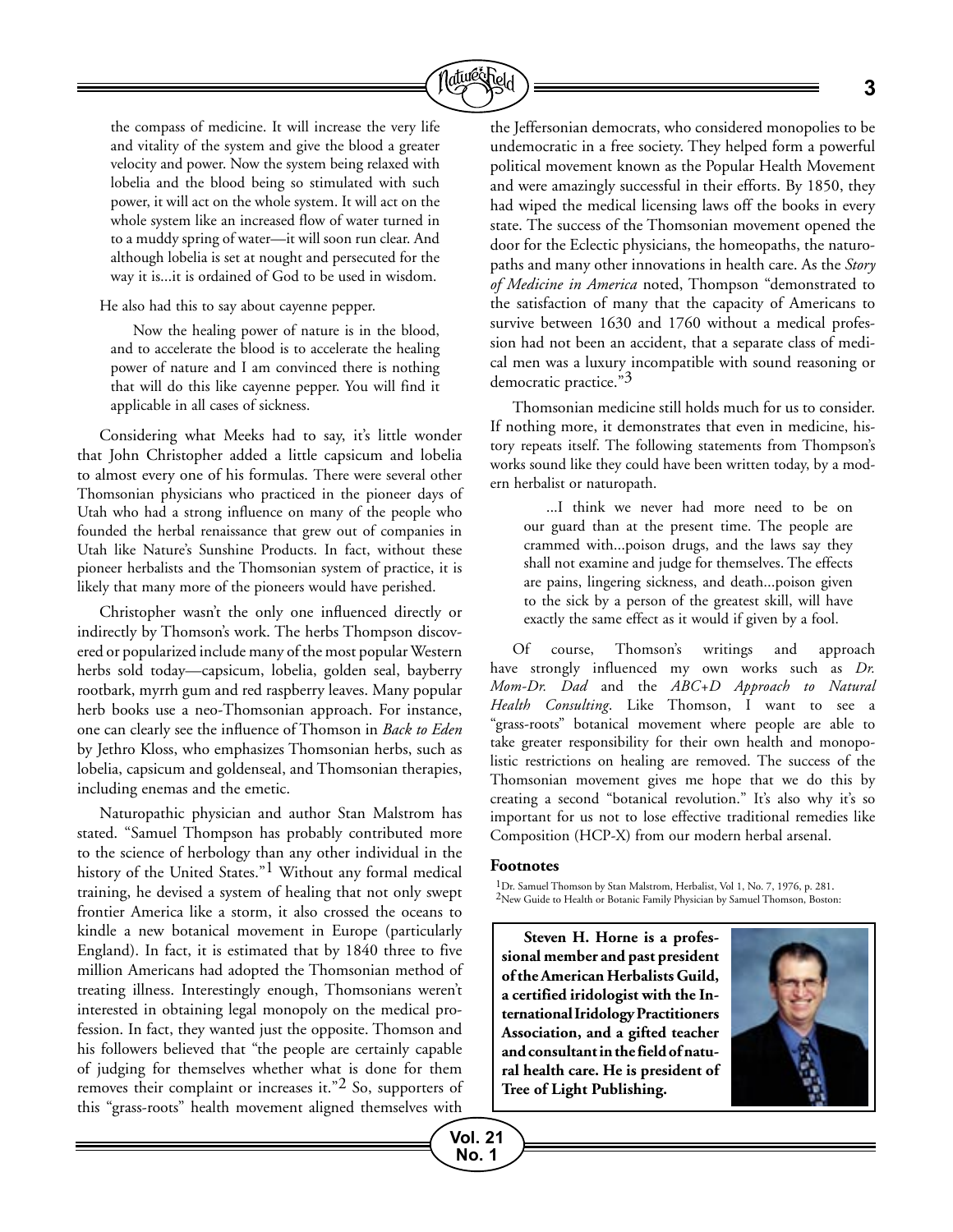

# **Kimberly Balas' Clinician's Corner** Pre-eclampsia and Iron Questions

#### **Pre-eclampsia**

**4**

 *A pregnant mom, who happens to be an OB/GYN nurse, wants to know why women get pre-eclampsia. When we were looking through the herb lists in the* Footprints *books, we saw that extra protein is used for women with toxemia. So, is it caused by a protein deficiency?* 

#### *Sharon*

Pre-eclampsia is an elevation in blood pressure, with protein in the urine and swelling (edema) of the feet, hands, and/or face. Changes within the blood vessels can cause them to "leak" fluid and plasma protein into the tissues. This causes swelling of the tissues or edema (the process which occurs in all inflammatory conditions). In this case, the kidneys also "leak" fluid and protein, so that protein spills into the urine. This can be detected when the urine is tested for protein.

If the pre-eclampsia becomes more severe, swelling can occur in the liver, leading to severe pain under the right rib cage. In rare cases, there can be a rupture of the liver with hemorrhage. Sometimes swelling can occur in the brain, leading to seizures, which is call "eclampsia."

Pre-eclampsia is caused by damage to the placenta, the special pregnancy organ which supplies the baby with food and oxygen from your blood. The reasons for this are linked to the immune system and the process of oxidation. The immune system makes white blood cells, also known as leukocytes, which produce a variety of antibodies. Some of the antibodies protect us and others can be harmful (as in autoimmune disorders).

Phospholipid molecules are normal components of all cell membranes. Some also have glue-like properties and allow cells to fuse. Antibodies bonded to phospholipid molecules can, therefore, cause problems. Specifically, they can damage the inside of the blood vessel wall. This allows blood cells to stick to the site of the injury and cause blood clots.

The formation of the normal placenta involves the fusion of small cells, called cytotrophoblasts, into giant cells known as syncytiotrophoblasts. The syncytiotrophoblasts play a key role in the regulation of nutrients going to the baby.

Antibodies to phospholipid molecules can, therefore, interfere with the development of the placenta. So, in this case, the immune system is creating antibodies that attack the placenta. Women with underlying autoimmune diseases may have antiphospholipid antibodies even before they ever become pregnant.

This is where adaptagens can be helpful because they regulate the immune function. I would consider supplements like Adaptamax, Suma Combination and B-Complex. APS II can also be helpful because it contains salycin, which reduces inflammation. Salycin can cross the placenta but the amount used is so small that the fetus is unaffected. Herbs, such as yucca, that mimic cortisol can also be helpful for reducing inflammation. Magnesium Complex is a must here to prevent the onset of convulsions during delivery if the problem progresses.

Some new studies are showing that pre-eclampsia is caused by oxidants, created by a poorly functioning placenta. As an antioxidant, selenium intake can help reduce the risk of preeclampsia.

Researchers from the University of Surrey in Guildford, UK, studied selenium levels in 53 pre-eclamptic pregnant females and 53 healthy pregnant women. Their findings, published in the November issue of the *American Journal of Obstetrics and Gynecology*, showed that average selenium levels were much lower in pre-eclamptic women. In addition, low selenium levels were directly related to increased risk of premature delivery. So, you could also use Vitamin E with Selenium and Thai Go. The Vitamin E with Selenium aids circulation and Thai Go reduces inflammation, which reduces fluid leakage into the tissues.

Edema may be triggered by allergies or serious disorders of the kidney, bladder, heart or liver. Other causes of edema include poor diet, drug abuse, over use of laxatives or diuretics, oral contraceptives, poor kidney function, heart problems, protein deficiency, varicose veins, sodium retention, poor magnesium/ calcium balance, premenstrual syndrome, pregnancy or a high carbohydrate diet.

Vitamin B Complex reduces water retention. Adrenal Support and Vitamin C with Bioflavanoids improve adrenal function. Calcium, magnesium and zinc supplements will replace minerals lost when dealing with edema. Chinese Blood Build and Black Walnut would help here, as well. Kelp improves thyroid function and also supplies needed minerals. Bromelain aids digestion and metabolism, so taking Proactazyme or some other enzyme would be vital.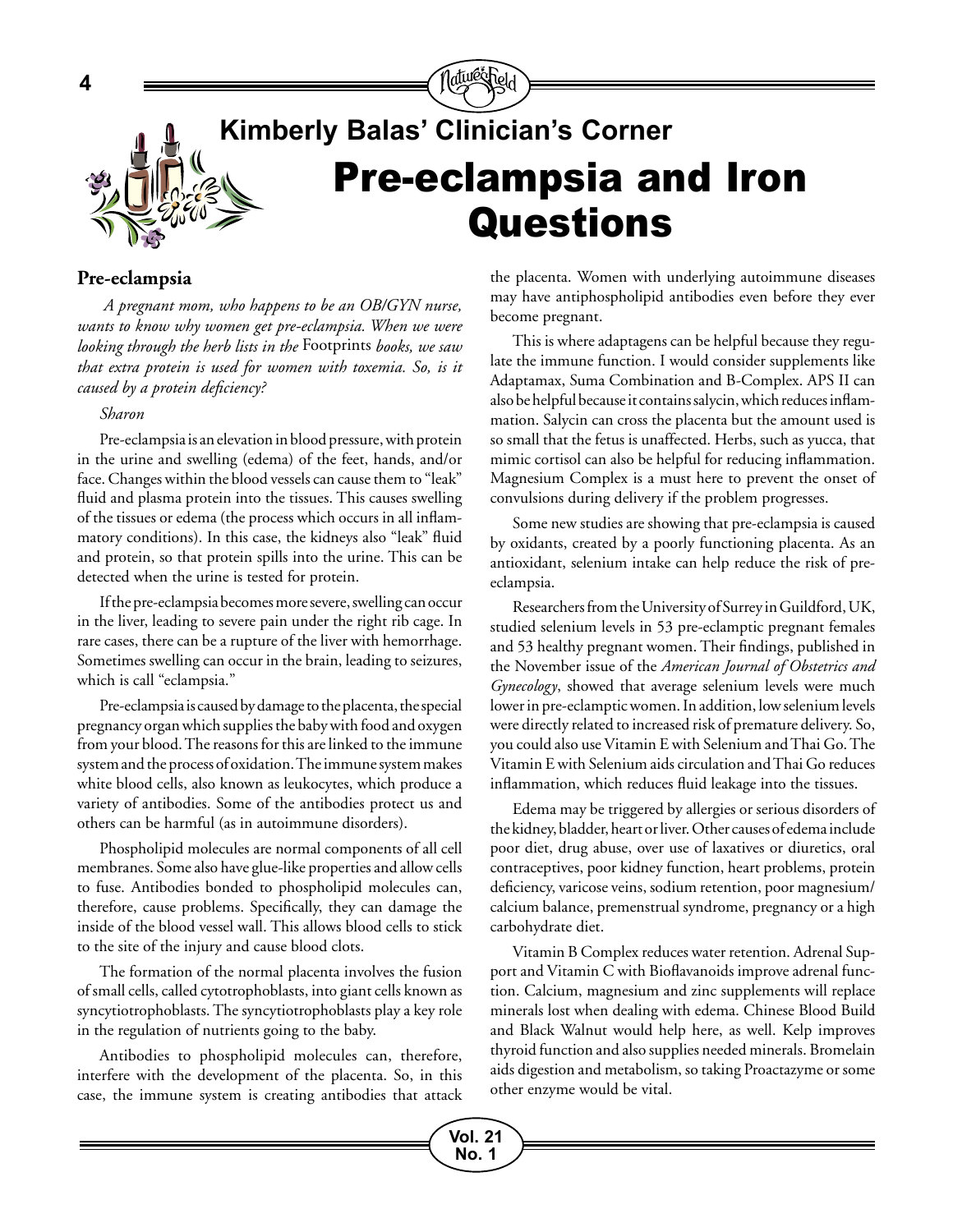

I would also use the Lymphatic Drainage to help keep the interstitial tissue clear of congestion. Potassium helps keep body fluids in the cell walls. Urinary herbs like gravelroot, Cornsilk, dandelion leaf, Butcher's Broom and marshmallow root are beneficial in treating the edema.

It is very important to consume adequate amounts of protein during pregnancy because protein is needed for the growing baby's cell development. Also, blood volume increases up to 50 percent during pregnancy, and protein is required to produce these blood cells and to hold the fluid in the blood stream. Studies have shown that increasing protein intake can help prevent pre-eclampsia.

Dr. Robert Bradley (of the Bradley Childbirth Method) has long recommended that pregnant women consume between 80 and 100 grams of protein daily for optimal pregnancy health and to prevent pre-eclampsia. Dr. Tom Brewer, author of Blue Ribbon Baby, cites a Harvard study that found eating at least 75 grams of protein per day can help prevent pre-eclampsia. He recommends 80 to 100 grams of protein per day.

#### **Low Red Blood Cell Count**

*I have a client with a low red blood cell count. What is the best way to increase it?* 

#### *S.B.*

 There are several factors to consider if you want to increase the red blood cell count. The function of the red blood cells is to carry oxygen from the lungs to the body tissues and to transfer CO<sub>2</sub> from the tissues back to the lungs. The lab tests only show the total number of cells or erythrocytes found in a cubic millimeter of blood, but what if toxins are there too? In that case, the RBC's have a less healthy environment and die off faster. This is also a big factor in dehydration.

Anemia can come from a variety of factors. A diet high in refined foods will cause the blood cells to agglutinate (stick together) so they can't carry as much oxygen and die off early. There can also be problems with malabsorption of iron, increased iron loss and increased iron requirements. These factors can be determined by looking at other blood tests.

If total iron binding capacity (TIBC) is increased, then internal/microscopic bleeding is a possibility. Iron deficiency anemia may be secondary to hypochlorhydria. If pH is decreased and globulin is increased, then some indicators are prolonged fatigue, blue sclera in the eye, desire to chew ice and inability to tolerate cold. These would all be indications for Chlorophyll capsules and I-X formula along with Yellow Dock.

A B-12 and/or folic acid anemia would be determined by an increased HCTand HGB, increased uric acid, MCH, MCV, RDW, LDH and a serum iron less than 100. Often you will see increased WBC, neutrophils and LDH in megaloblastic anemia. Liquid B-12 and Herbal CA would help here.

Copper deficiency may also be a problem if there is a decreased HCT and HGB, a low or high MCV, and increased MCH. This is where you would use Liquid Chlorophyll or HSN-W.

With all anemias, there can be a B-6 deficiency, liver dysfunction, renal dysfunction (especially with dehydration) and a vitamin C deficiency.

Other factors that need to be looked at include asking if the blood draw sat in the office for too long, if the blood was taken in the recumbent position, or if the person is pregnant? All of these factors influence the iron levels.

#### **Hemotomachrosis**

*I received this question from my downline and need some help. What's the condition where you have too much iron in your blood? I know it's more common in men, but a woman friend of mine in Colorado has just been told her iron count is too high. She was asking for information about this condition and what she could do about it. She's Caucasian, early 50's, and was hit last year with West Nile. Any information you can pass along would be greatly appreciated.* 

#### *Maureen*

Hemochromatosis is the hereditary version of high iron. Hemosiderosis in the non-hereditary form and actually occurs in 1 in every 150 people. To verify if this is actually what the problem is, you have to look at ALT, AST and GGTP liver enzymes. If these are increased, then you have a positive ID for this condition. Liver issues like detox ability and liver congestion should be considered. If there is an increased white blood cell count (WBC) and increased lymphocytes, then bacterial or viral infection is usually present. This problem can come from drinking tap water, iron cookware and mercury binding the iron in the liver. Usually B-12, copper (Liquid Chlorophyll) and SF will help balance iron levels.

**Kimberly Balas is a board certified naturopath and an instructor for Tree of Light. She is also a certified iridology instructor and a board member with the International Iridology Practitioners Association (IIPA). She is available for personal consultations in her Melbourne, FL office or by phone (321-725-7731).**

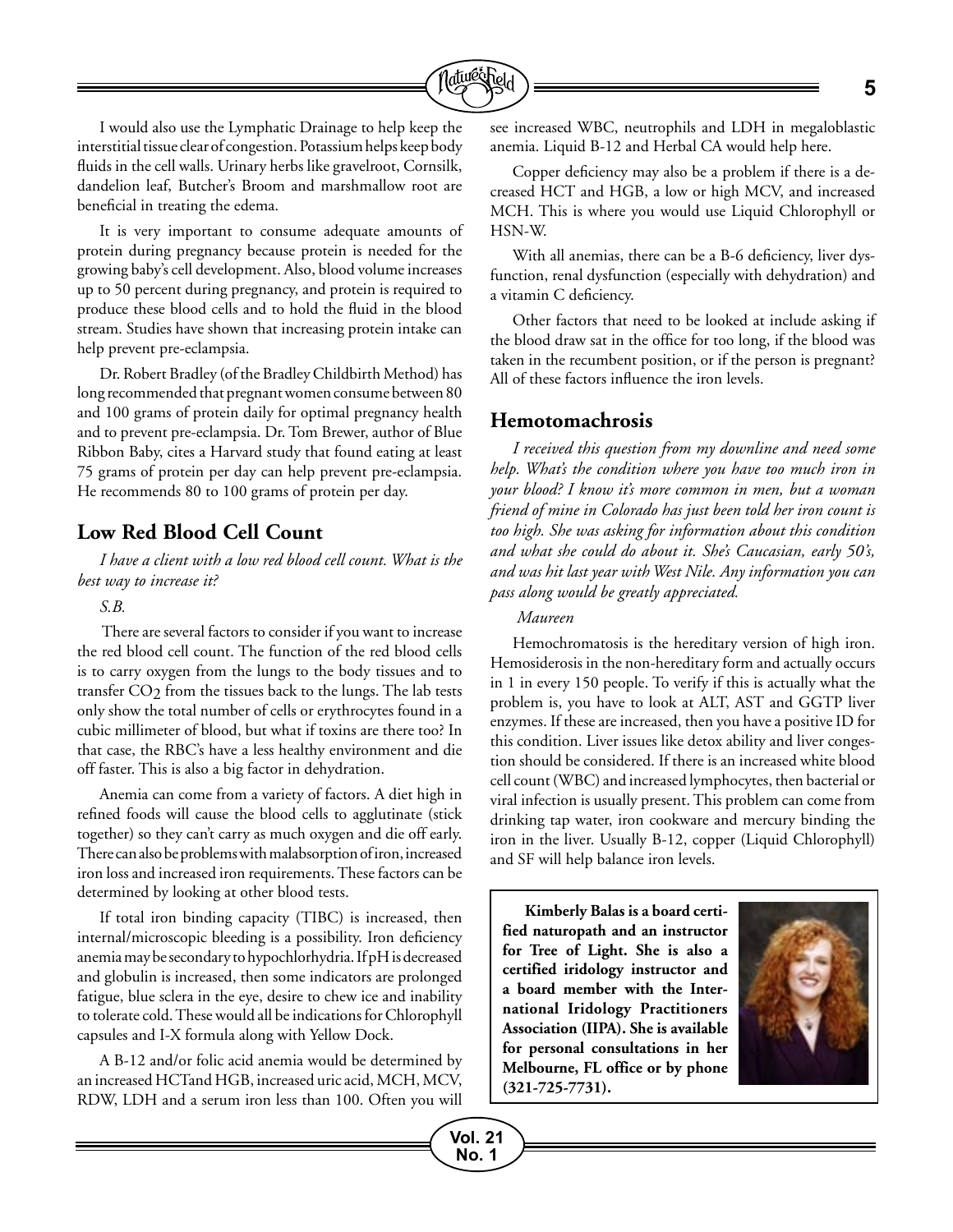

## **Breathe Freely Again Relieving Sniffing, Sneezing, and Runny Nose the Natural Way**

In the bones surrounding our eyes and nose are cavities called sinuses. These cavities make our skull lighter and they also serve as resonance chambers for our voice. Surrounded by mucus membranes, the sinuses can sometimes become irritated or infected, resulting in inflammation or sinusitis. Chronic sinus congestion or inflammation usually points to a chronic problem in the lymphatic and immune systems.

In Chinese medicine, the lungs and the colon are the organs corresponding to the Metal element, which is responsible for the functioning of the "wei qi" or defensive energy which protects the body from external invasion. In Western terminology, we would call this energy, "immunity." The connection between the colon and the lungs appears to be the lymphatic system, which under ordinary circumstances, removes waste from the tissues and drains it into the colon in the form of mucus. When the colon is congested, this results in a greater toxic burden in the body with less effective lymphatic drainage. As a result, more waste is eliminated from the body via the mucus membranes of the respiratory tract, including the sinuses.

In the short term, this can result in sinus problems such as a runny nose, sneezing, post-nasal drip and coughs. As the problem becomes more chronic, post-nasal drip can inflame the throat causing sore throats, and toxic-laden lymphatic fluid can irritate other tissues causing inflammatory conditions like earaches, tonsillitis, bronchitis and even asthma. The toxic "swamp-like" condition also creates a breeding ground for infection.

Therefore, as odd as it may seem, cleansing the colon is usually the first, and most important, step to easing sinus troubles. In acute situations, an enema will often rapidly ease sinus pressure and congestion. A short fast, or at least abstaining from all heavy foods and flushing the system with water and juices, will also allow the digestive and lymphatic systems to clear themselves and sinus problems to be relieved.

For more chronic problems, a colon cleanse such as the Tiao He Cleanse or even just taking Nature's Three or Psyllium Hulls Combination with All Cell Detox can work wonders.

Food allergies may also be part of this picture. Chronic sinus problems (and the other conditions related to them) are often caused by dairy or wheat allergies. Dairy is particularly troublesome. Milk is created by mammals by condensing lymphatic fluid into a concentrated substance. Remember that breast tissue is primarily lymphatic tissue. The milk essentially gives an oral "transfusion" of nutrients from the mother's blood. To put it

#### **For Educational Purposes Only** | Distributed by:

Seek appropriate professional assistance for all serious health problems. Handout prepared by Tree of Light Publishing P.O. Box 911239, St. George, UT 84791 (www.treelite.com) ©2004 May be reproduced provided it is not altered in any way. more bluntly, milk is practically condensed lymphatic fluid and congests the lymphatics more rapidly than any other food.

So, eliminating dairy products, as well as using milk substitutes like rice milk or soy milk, can be helpful. Avoiding sugar and wheat products may also be helpful.

In addition to these foundational measures, there are many ways to directly work with the sinuses themselves. Pressure or blockage in the sinus cavities is usually a sign of mucus "trapped" in the sinuses resulting in depressed function of the mucus membranes from constant irritation. Because of this, the membranes are no longer able to properly flush the excess mucus.

Herbs with expectorant and decongestant actions can stimulate these tissues and help to break-up trapped mucus and expel it from the system. AL-J is one of the best all-around formulas for sinus problems and chronic sinus congestion. It is good for colds, coughs, sneezing and practically any respiratory problem involving excess mucus production. Another effective formula for breaking up both acute and chronic sinus problems is HCP-X.

Fenugreek & Thyme is a great formula for chronic sinus pressure that has a tendency to cause sinus headaches. Sinus Support is another helpful formula for chronic sinus problems. It helps dry up excessive sinus drainage while working to expel excess phlegm and detoxify the lymphatic fluids. When the sinus problems are also affecting the bronchials causing bronchitis and cough, Bronchial Formula is an excellent choice.

Snuffing a little Bayberry up the sinuses can rapidly shrink nasal polyps and bring relief from constant sinus problems. Colloidal Silver, IN-X and Vitamin A&D are other remedies that can be helpful for sinus problems.

All of these formulas will work better when taken with plenty of water. Mucus is 95% water and it is very important that the mucus membranes be properly hydrated so they can produce a thin, watery secretion to break up the trapped mucus.

There are plenty of excellent natural remedies that can help you to breathe freely again. Talk to your local herb specialist to help you develop a program that is right for you. You can also consult some of the resources below.

#### **Selected References**

*The Comprehensive Guide to Nature's Sunshine Products* by Steven H. Horne *Prescription for Nutritional Healing* by James F. Balch and Phyllis A. Balch *The One Spirit Encyclopedia of Complementary Health,* Nikki Bradford, Editor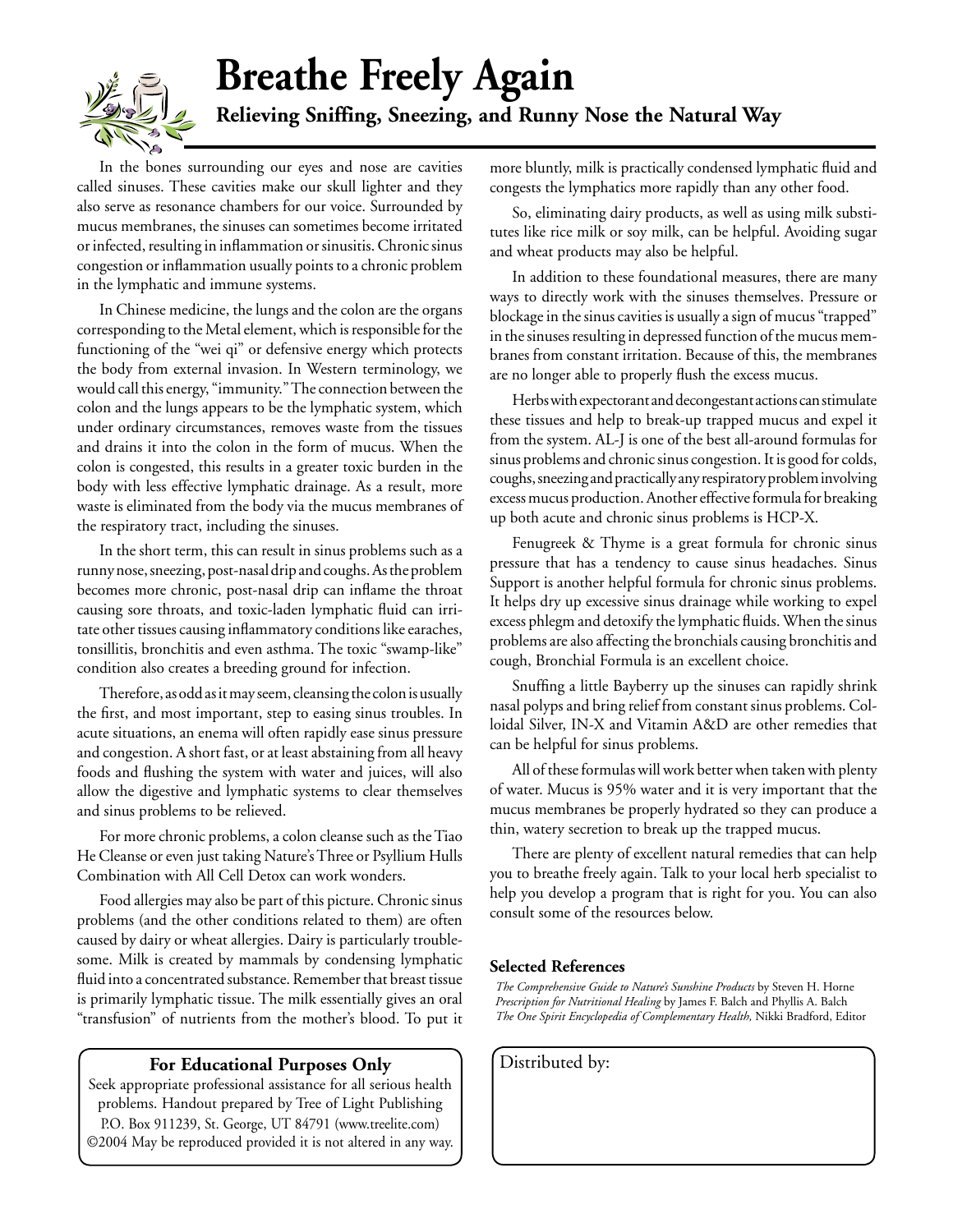

# **HCP-X (Herbal Composition)**

**Relieving Colds, Flu and Sinus Congestion for Two Hundred Years** 

HCP-X is a traditional formula that has been used successfully for over 200 years for colds, flu, sore throats, coughs, congestion and other acute ailments. Developed by the pioneer herbalist Samuel Thomson, it was originally called composition or composition powder. (HCP stands for Herbal Composition Powder). Thomson claimed the formula was used to "scour the bowels and remove the canker [mucus and/or toxins]." He used it as a tea, along with lobelia and capsicum as part of a system of eliminating infectious diseases.

Here are the ingredients in this HCP-X

#### **Bayberry**

As the principle ingredient in this formula, bayberry is an astringent and stimulant that helps to dry up excessive mucus secretions, but leaves mucus membranes moist and clean rather than overly dry. It cuts mucus, so it is no longer sticky and easier for the body to expel. It also helps fight infection.

#### **Ginger**

An Oriental spice which began to be imported into Europe hundreds of years ago, ginger is more than just an ingredient in cooking. It is an important medicinal herb with a stimulating action on circulation. It contributes warming, invigorating properties to HCP-X. It also has an anti-inflammatory action.

#### **White Pine**

White Pine has been used by Native Americans as a remedy for coughs and congestion from colds. The Indians used primarily the resinous sap and young leaves for their remedies, but the inner bark is the part used in HCP-X. Pine is an expectorant. It stimulates the tiny hair-like projections lining the respiratory passages (cilia) to move the mucus out of the lungs. It also stimulates the secretion of a thinner mucus which breaks up the thicker trapped mucus so it can be eliminated.

#### **For Educational Purposes Only** | Distributed by:

Seek appropriate professional assistance for all serious health problems. Handout prepared by Tree of Light Publishing P.O. Box 911239, St. George, UT 84791 (www.treelite.com) ©2004 May be reproduced provided it is not altered in any way.

#### **Cloves**

Long recognized for its mild anesthetic (pain-relieving) property, the essential oil found in cloves has been used by dentists to numb the mouths of patients before operating, as well as to disinfect root canals. Clove bud is known to trigger the release of anti-inflammatory substances and also supports the expectorant and stimulant properties of ginger and bayberry. It is also anti-parasitic, and helps to destroy intestinal microbes and bacteria.

#### **Capsicum**

Also known as the spice cayenne pepper, capsicum stimulates blood flow throughout the body. This helps promote general healing and brings warmth and vitality to the tissues. Capsicum contains capsaicin which also has a pain-relieving quality. The strong heating quality of capsicum also helps to promote perspiration, which can break a fever or help the body "sweat out" a cold or flu.

#### **Dosage**

At the first sign of cold or flu, take 1-2 capsules every two to four hours with plenty of fluids until symptoms subside. HCP-X can also be made into composition tea by pouring one cup of boiling water over the contents of 2-4 capsules and allowing it to steep for three to five minutes. Sip the warm tea frequently to ease cough, sinus congestion, colds, chill, and other symptoms of acute illness. The tea can also be used as a gargle for sore throats.

HCP-X is even more effective when used to promote perspiration in a sweat bath. Take 1-2 capsules with a large glass of water or sip a cup of tea while soaking in a hot bath for 15-20 minutes. Then go to bed, pile on some blankets, drink plenty of fluids and "sweat" the cold or flu out.

Warning: This is a spicy combination, so use caution if spicy foods irritate your stomach.

#### **Selected References**

*The Comprehensive Guide to Nature's Sunshine Products* by Steven H. Horne *Rodale's Illustrated Encyclopedia* of Herbs by Rodale Press *The Complete Illustrated Holistic Herbal* by David Hoffman *New Guide to Health* by Samuel Thomson